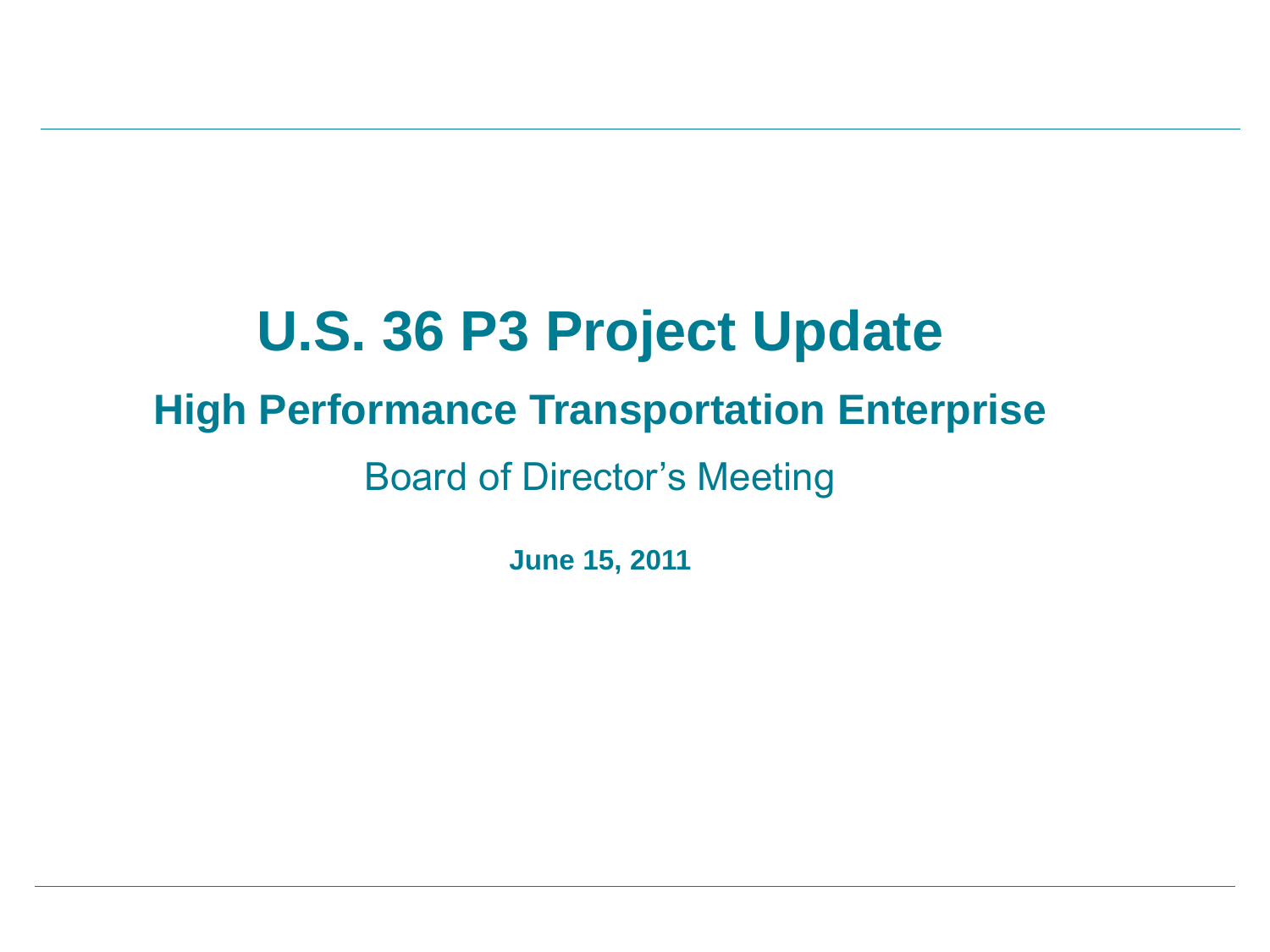## **Agenda**

| <b>U.S. 36 Project</b> |
|------------------------|
|------------------------|

| U.S. 36 - Project Delivery Evaluation Approach |  |  |  |
|------------------------------------------------|--|--|--|
|------------------------------------------------|--|--|--|

**U.S. 36 – Short-Term Project Schedule**

**U.S. 36 – Market Outreach Objectives**

**U.S. 36 – Suggested Market Outreach Plan**

**U.S. 36 – Key Decisions**

**U.S. 36 – Financial Analysis Scenario Matrix**

**U.S. 36 – Steps to a PPP Procurement**

**U.S. 36 – Illustrative PPP Procurement Schedule**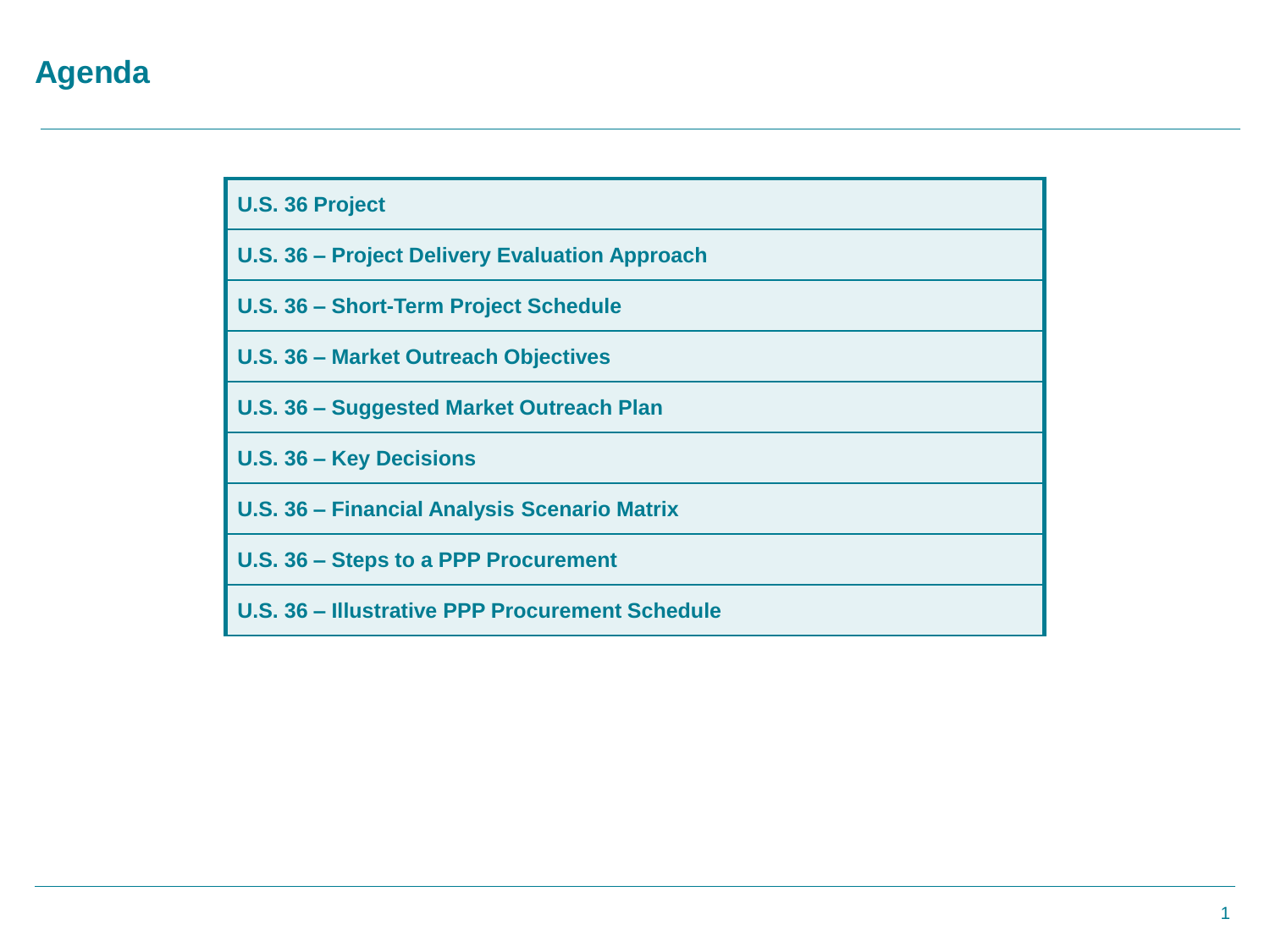## **U.S. 36 Project**

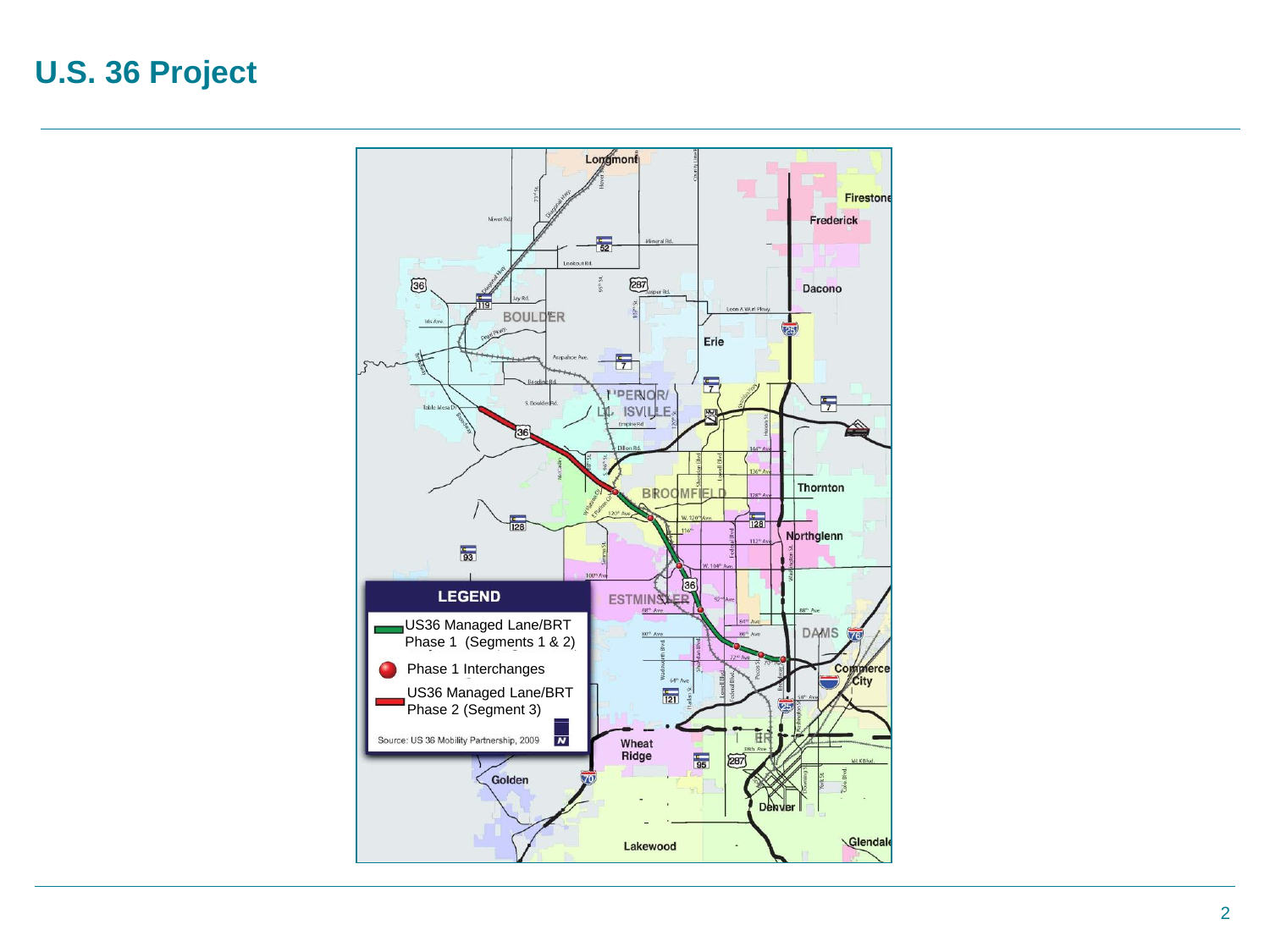## **U.S. 36 P3 – Project Delivery Evaluation Approach**

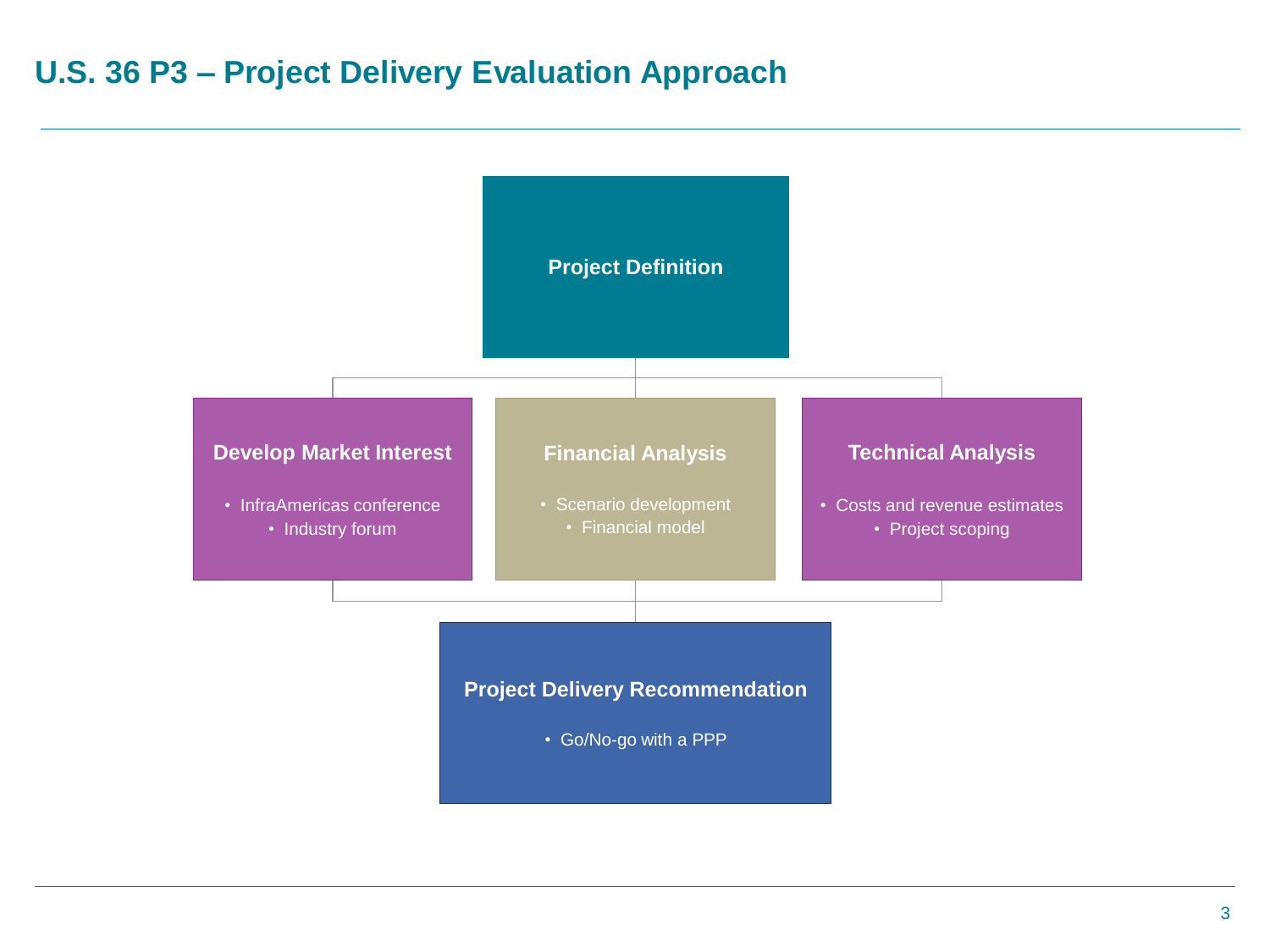Internal kick off and due diligence meeting

Review existing cost and T&R data

Monitor Phase I Developments

Build initial P3 financial model

Industry Forum

Develop P3 analyses to determine preferred project configurations

Evaluate P3 analyses and determine next steps for deliver of Phase II

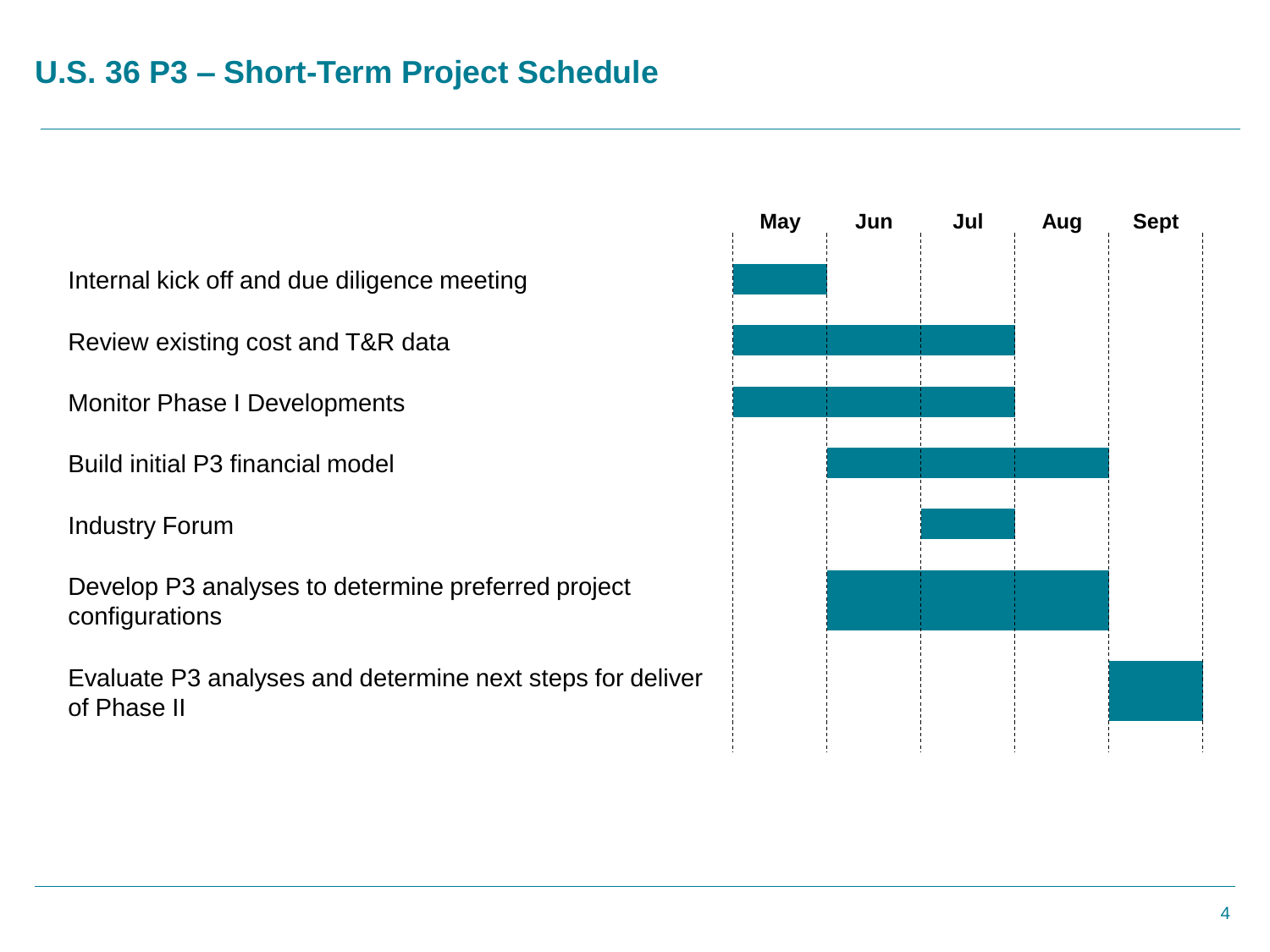### **U.S. 36 Market Outreach Objectives**

- Colorado is a new entrant to the PPP market and needs to notify industry participants that they are serious about delivering projects
- Provide evidence to the market that PPPs and individual projects have state and local political support
- Create market interest in potential opportunities to stimulate competition among potential bidders for projects
- Provide some assurance that there is pipeline of projects to incentivize firms to dedicate resources to the State
- Educate the market as much as possible in advance of procurements to ensure a more streamlined process
- Solicit industry feedback that will help HPTE evaluate projects from a practical market-driven perspective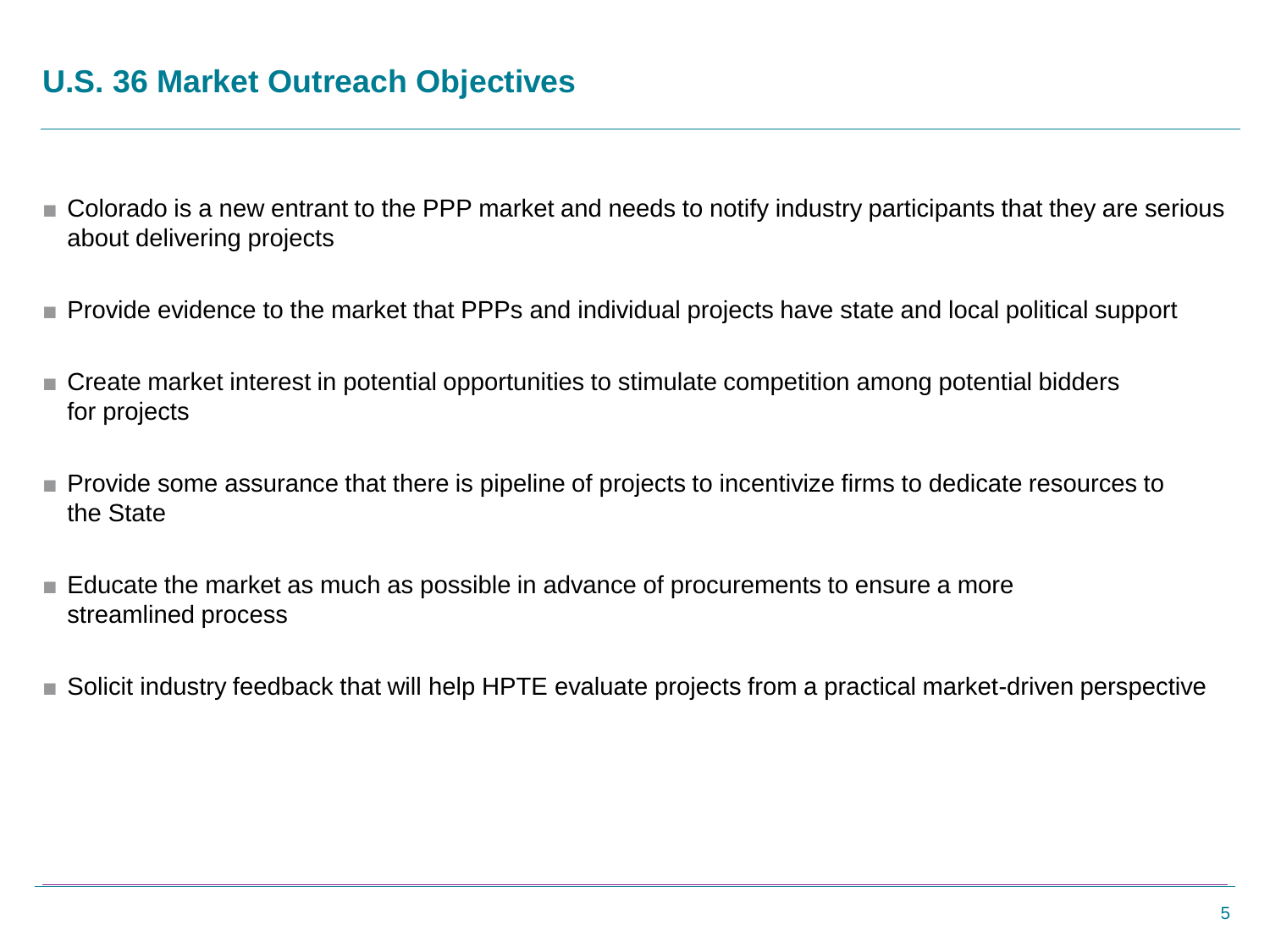# **U.S. 36 P3 – Suggested Market Outreach Plan**

#### **June**

- Use the InfraNews conference to create awareness and interest in Colorado's program
- Announce the industry forum and encourage participation at the InfraNews conference
- Develop database of potential industry participants and attendees
- Send out "Save the Date" notifications or press release

#### **July**

- Schedule industry forum for late July
- Publish details Industry Forum in appropriate media sources
- Develop agenda and determine the presenters
- Prepare forum presentation materials and logistical arrangements
- Invite local stakeholders
- Post as much information as possible on HPTE website (e.g. legislation, environmental documents)
- Prepare questions for one-on-one discussions

#### **Forum – Late July**

- Half to one day of formal presentations (depending on agenda)
- One-on-one discussions with developers on a first come first served basis

#### **August**

- Compile one-on-one discussion results to potentially incorporate into procurements
- Provide feedback to local stakeholders, as appropriate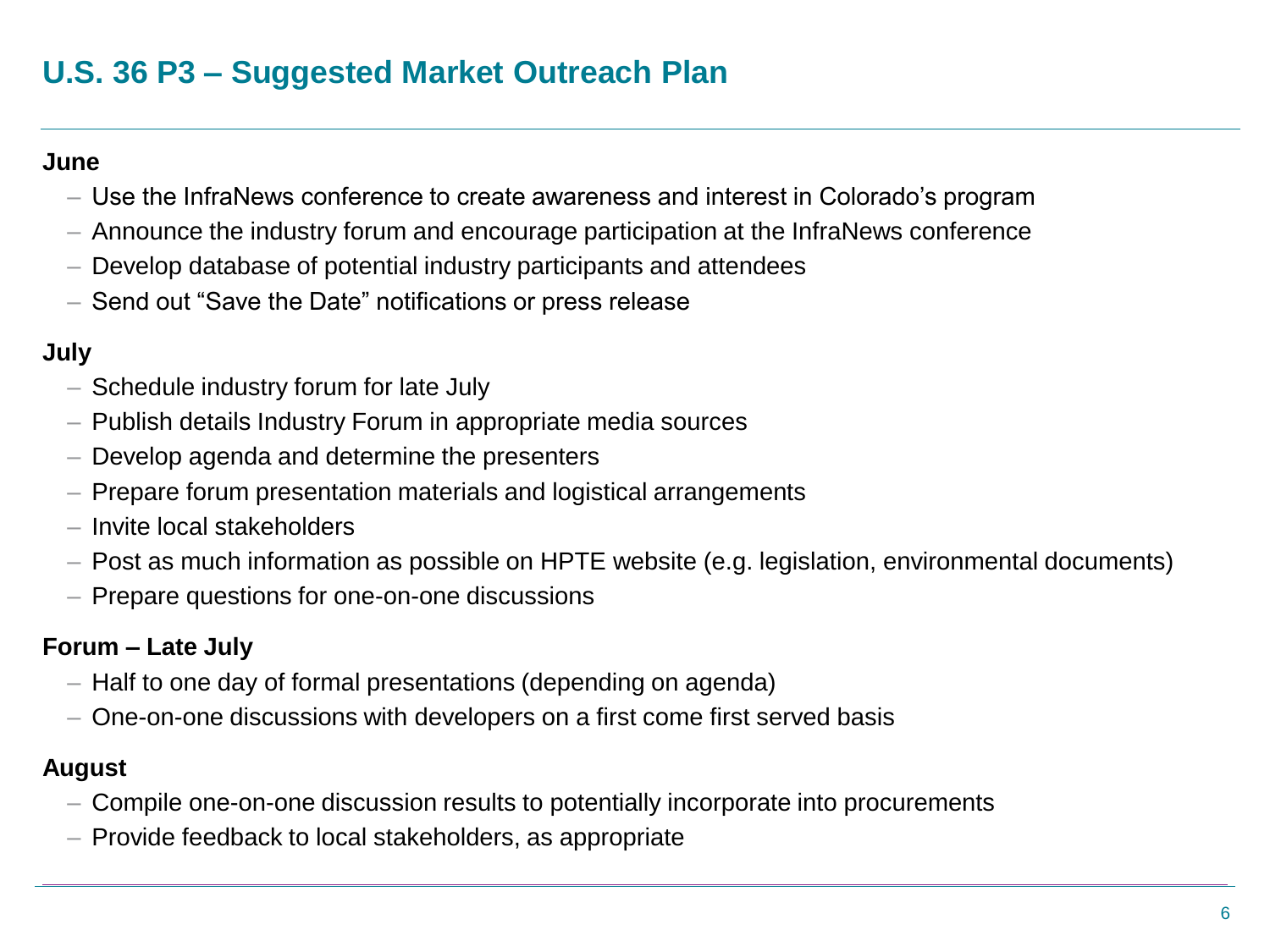## **U.S. 36 P3 – Key Decisions**

- What is the universe of feasible scenarios to analyze?
- What is the optimal project scope for a PPP project?
- Should the project be procured using an Availability Payment or Concession structure?
- What is the optimal contract length for HPTE?
- What sources of additional revenue or funding are available if necessary?
- What risks should HPTE retain and which should be transferred to the private sector?
- Does a PPP option provide better Value for Money than traditional public sector funding?
- How should operational and interface issues be addressed?
- Coordination with RTD to support both BRT/HOT components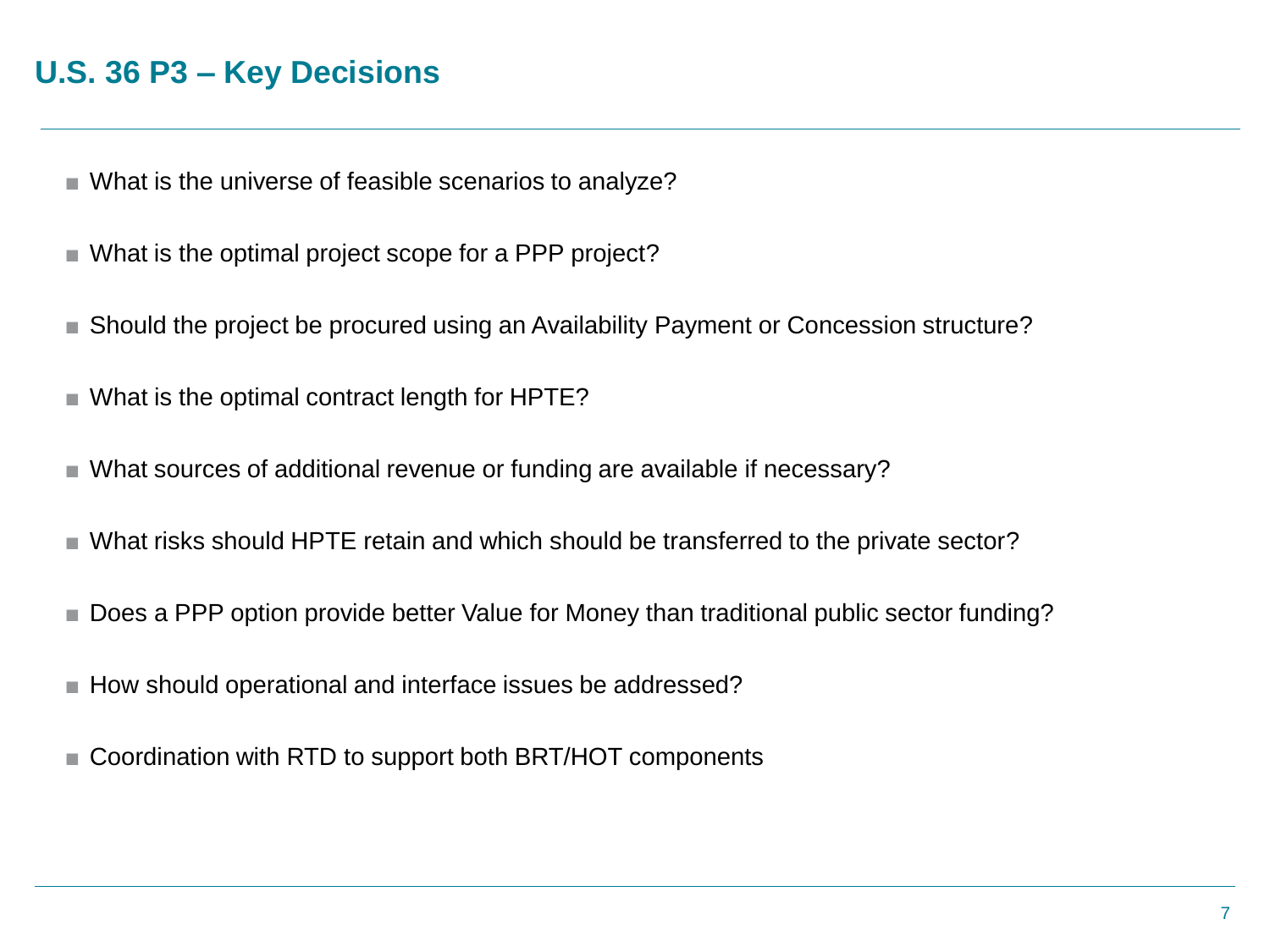# **U.S. 36 P3 – Financial Analysis Scenario Matrix**

- A variety of potential project scoping and operational alternatives will be evaluated as part of the initial PPP feasibility analysis
- P3 Project delivery models to be evaluated include concession and availability payment

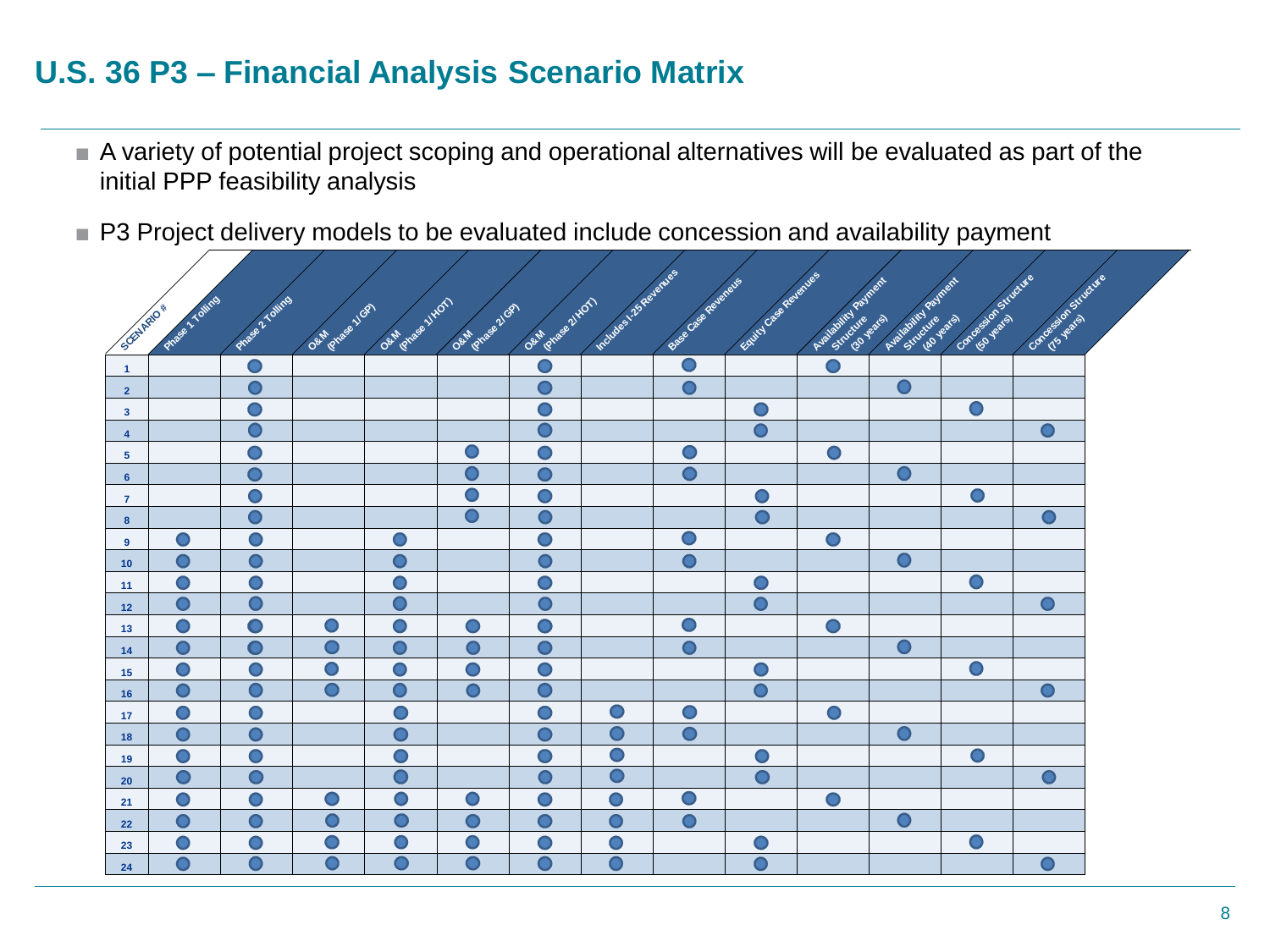![](_page_9_Figure_1.jpeg)